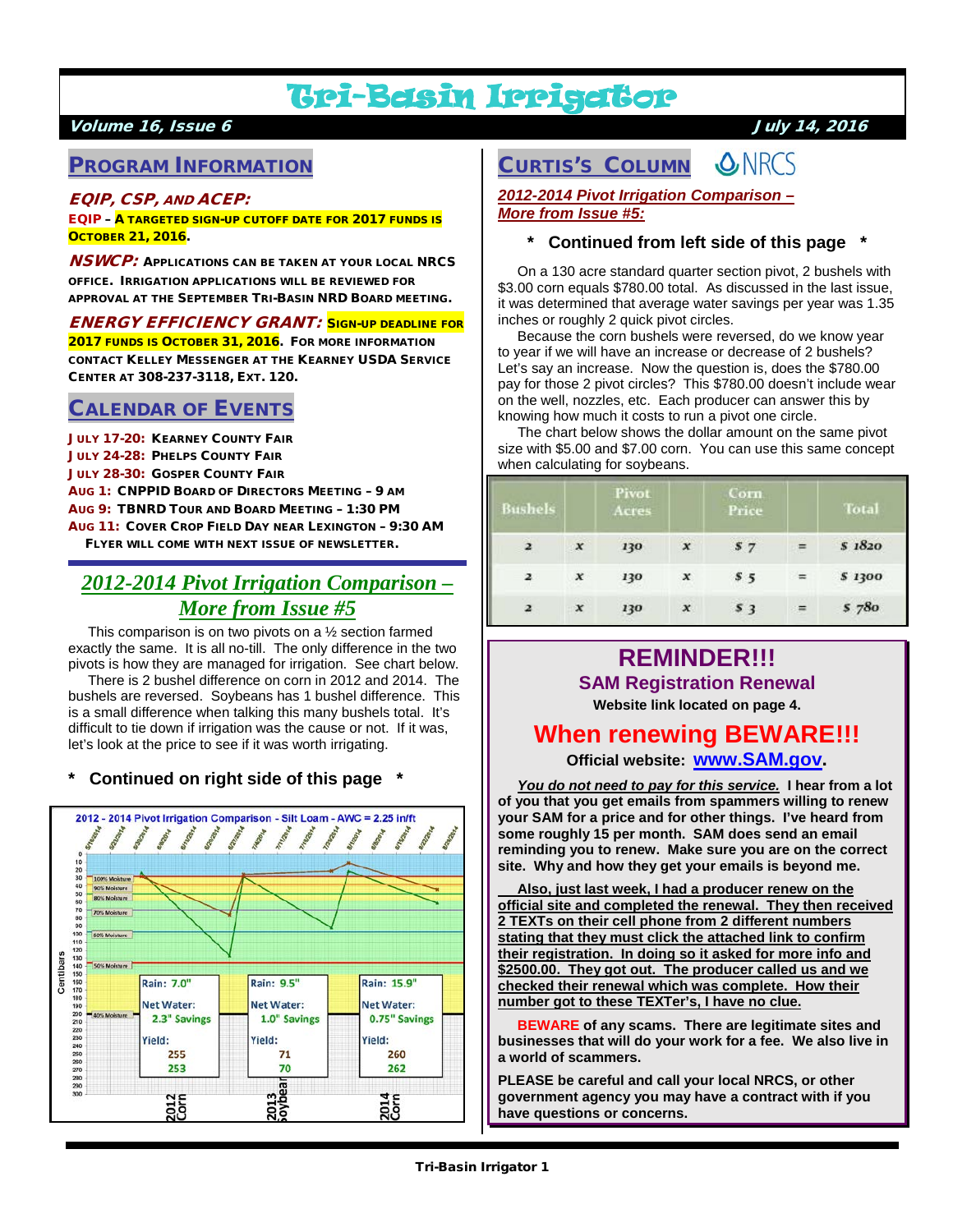# CNPPID NOTES



## *Irrigation payback period:*

 Owning and maintaining in-field irrigation systems and paying water delivery and/or pumping costs only have value if the average yield difference between irrigated and dryland crops pays back more in the marketplace than adding in the irrigation costs. Irrigation systems abound in our area because the economics of irrigated agriculture works; harvesting an irrigated yield from a dryland field would be an exceptionally rare event. If history is any indication of the future, then irrigating to supplement the seasonal precipitation shortfall will be needed in the Tri-County area as far into the future as we can see; sustainable use of the water resource is vital.

 Right now, corn and soybean crops are just beginning the reproductive phase of growth and it will be hot, windy and dry. We are moving into the irrigation payback period, where gallons of water can literally create bushels of grain if water is available. Through the reproductive phase and grain fill, crops benefit from ample water without getting an excessive amount. Producers do need to keep some room in soil storage for a rain and space for the carbon/oxygen exchange to occur in the root zone.

 The Holdrege silt loam holds about 8" of available plant water in a 3.5 ft. root zone. The management zone is the top half or 4" and leaving an inch of space means water content in a well-managed field will vary by no more than 3" throughout this period; limiting that variation to 2" is even better. There is some additional, temporary storage between field capacity and saturation, but large soil pores holding that water drain quickly.

Please contact us at **mtrompke@cnppid.com** to join our email group receiving local daily GDD, crop stage and ET (evaporation + crop water use) for corn and soybeans.

# TRI-BASIN NRD NEWS



### *Assistance Available to Treat Phragmites Infestations:*

 Phragmites is an invasive perennial that is found in wet areas, such as along rivers, ponds, creeks, CRP acres, and sub-irrigated ravines and road ditches. It spreads by both seed and rihzomes, so it can spread tenfold in a single season. It has no forage value for livestock or wildlife.

 Phragmites is on Nebraska's Noxious Weed list, which means that landowners are required to treat infestations on their property. The Twin Valley Weed Management Area (TVWMA) has worked diligently over the past several years to combat phragmites along the area's river channels. If the weed is allowed to go untreated on private property, however, the TVWMA's progress will be in vain. The TVWMA, with grant funding from the Nebraska Environmental Trust, is providing assistance to landowners in treating phragmites. If you have phragmites on your property, contact Charles Brooks at the Tri-Basin NRD office, 1-308-995-6688, to find out if you're eligible to have it sprayed free of charge.



# **NEBRASKA EXTENSION EXTRAS NEXTENSION**

### *Fertilizing High Yield Soybeans:*

 Newer higher yielding soybean varieties are changing the common strategy to *not* fertilize soybeans. Previous research pegged limited yield response to fertilizing soybeans; and the usual results were that the soybean *Bradyrhizobium japonicum*  bacteria in root nodules fixed less nitrogen. Instead of the plants transferring the extra nitrogen into significantly higher yields, the soybeans simply switched to using the supplemental nitrogen and reduced in proportion their in-plant nitrogen fixation. Therefore soybeans traditionally have been labelled as being "lazy nitrogen users" with limited fertilizer response.

 However, since soybean genetics and economics have changed, Patricio Grassini, Nebraska Extension Agronomist, initiated five statewide multi-year irrigation high-yielding soybean studies in 2015 to determine new standards for fertilizing soybeans. These "Nebraska Extension On-Farm Research" sites were established to quantify more precisely when soybeans might respond to nitrogen fertilization & when to most efficiently supplement nitrogen. The West Central location is near Smithfield, NE on Dennis Gengenbach's farm.

 Although more precise data is still needed, potential highest soybean yield response may occur during three critical developmental stages. The first critical period may be pre-plant. Since soybean roots require over three weeks to start forming nitrogen producing nodules, applying a low rate starter fertilizer (up to 20 pounds per acre) may have long-range yield benefits. University trials have shown up to a 5 bushel per acre yield increase by using up a starter fertilizer on nitrogen-deficient fields (especially in fields with no history of soybean production); and/or where pH levels are limiting root nodulation.

 The second important soybean development stage may be R3 (beginning pod production) to R4 (about 60 days after planting). Fertilization during these stages may reduce plant flower and pod abortion and thus increase yields. Finally, the reproduction stage R5 (beginning seed development) to R6 (full seed development) is an efficient nitrogen supplementation stage. It is during this time that the soybeans reach maximum height; set final node numbers; and develop their largest leaf area. This is also the time when the plants reach their peak nitrogen fixation rates.

 These University in-field studies may soon provide useful guidelines for timing the best nitrogen applications for events such as chemigations. For irrigators managing for high-yielding soybeans, it is important that plants have all their nutritional needs met. High-yielding (100+ bu./A) soybeans may require at least some extra nitrogen as well as adequate phosphorus, potassium, and other critical elements. Since soybean root nodules are limited on their potential nitrogen fixation during a growing season; higher-yields may require supplemental nitrogen. Sources might include: higher organic matter, manure and/or commercial fertilizers. The biggest challenge may be keeping the soybeans steadily maximizing their nitrogen fixation while at the same time converting supplemental nitrogen into added yield. Details such as proper application timing and avoiding fertilizer leaf burn are important for foliar nitrogen methods applied in late season.

 Soil quality is important for all crops; however, soil pH is even more critical for soybeans than corn. Overall soil pH is critical in soybeans for both crop growth and live nodulating bacteria within the root nodules. Ideally, soybean field soil pH should be pH  $6.5 - 7.0$  with a minimum of pH 6.0 for rhizobia growth. Total nitrogen supplementation rates may be 20 to 40 pounds per acre for higher-yielding soybean varieties.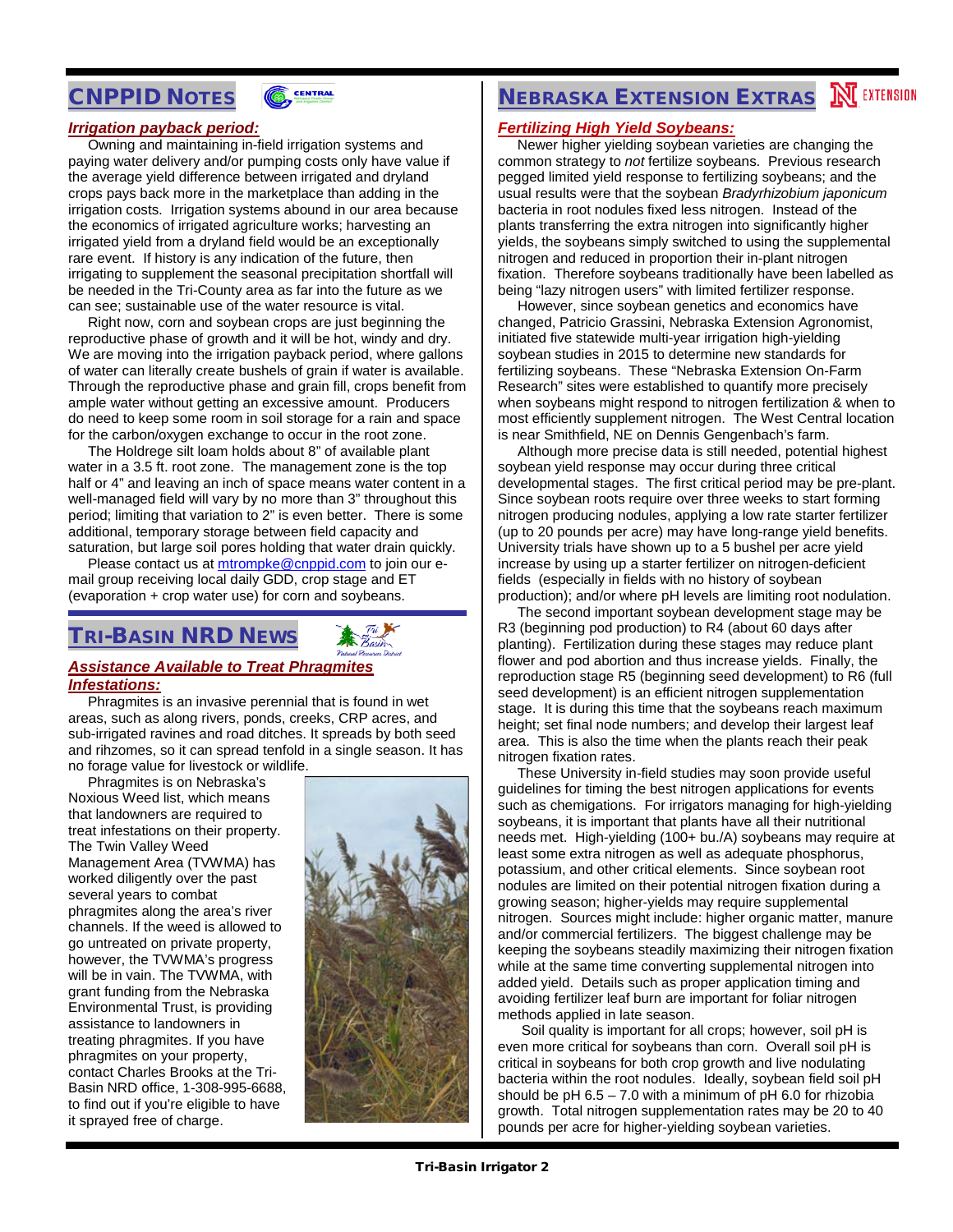# NAWMN CROP ET INFORMATION

Additional Information and other ET resources can be found at websites listed under "ET Information Sites" below.

# Inches of Crop Water Use (ET)  $=$ **Evaporation x Kc**

|              | <b>June 27 - July 3</b> |      | <b>July 4 - July 10</b> |      |
|--------------|-------------------------|------|-------------------------|------|
| <b>Site</b>  | <b>Evaporation</b>      | Rain | <b>Evaporation</b>      | Rain |
| 1            | 1.10                    | 2.78 | 1.50                    | 0.35 |
| $\mathbf{2}$ | 1.30                    | 1.92 | 1.70                    | 0.12 |
| 3            | 1.20                    | 1.20 | 1.70                    | 0.08 |
| 4            | 1.10                    | 1.50 | 1.60                    | 0.00 |
| 5            | 0.90                    | 1.61 | 1.50                    | 0.06 |
| 6            | 1.40                    | 2.40 | 1.40                    | 0.30 |
| 7            | 0.70                    | 0.30 | 1.60                    | 0.05 |
| 8            | 1.00                    | 0.40 | 1.60                    | 0.00 |
| 9            | 1.10                    | 0.47 | 1.70                    | 0.20 |
| 10           | 1.50                    | 0.33 | 1.60                    | 0.35 |
| 11           | 1.00                    | 0.20 | 1.70                    | 0.15 |
| 12           | 1.00                    | 0.40 | 1.40                    | 0.40 |
| 13           | 1.30                    | 0.26 | 1.50                    | 0.28 |
| 14           | 1.20                    | 0.47 | 1.60                    | 0.10 |
| 15           | 1.70                    | 0.83 | 1.50                    | 0.14 |
| 16           | 1.55                    | 0.28 | 1.85                    | 0.28 |
| 17           | 1.30                    | 0.37 | 1.60                    | 0.17 |



*2016 Map of NAWMN Sites across the Tri-Basin NRD.*

| <b>Crop Coefficients (Kc)</b> |      |                           |      |  |
|-------------------------------|------|---------------------------|------|--|
| Corn                          |      | <b>Soybeans</b>           |      |  |
| <b>Stage</b>                  | Кc   | <b>Stage</b>              | Кc   |  |
| 2 leaf                        | 0.10 | <b>Cotyledon (VC)</b>     | 0.10 |  |
| 4 leaf                        | 0.18 | 1st Node (V1)             | 0.20 |  |
| 6 leaf                        | 0.35 | 2nd Node (V2)             | 0.40 |  |
| 8 leaf                        | 0.51 | 3rd Node (V3)             | 0.60 |  |
| 10 leaf                       | 0.69 | Beg. Bloom (R1)           | 0.90 |  |
| 12 leaf                       | 0.88 | <b>Full Bloom (R2)</b>    | 1.00 |  |
| 14 leaf                       | 1.01 | Beg. Pod (R3)             | 1.10 |  |
| 16 leaf                       | 1.10 | <b>Full Pod (R4)</b>      | 1.10 |  |
| Silk - Beg. Dent              | 1.10 | Beg. Seed (R5)            | 1.10 |  |
| 1/ <sub>4</sub> Milk Line     | 1.04 | <b>Full Seed (R6)</b>     | 1.10 |  |
| <b>Full Dent (½ Milk)</b>     | 0.98 | <b>Yellow Leaf (R6.5)</b> | 1.00 |  |
| 3/4 Milk Line                 | 0.79 | Beg. Mat. (R7)            | 0.90 |  |
| <b>Black Layer</b>            | 0.60 | Full Mat. (R8)            | 0.20 |  |
| <b>Full Maturity</b>          | 0.10 | <b>Mature</b>             | 0.10 |  |

## CROP STAGE INFORMATION

**Corn (V12-12 Leaf to R1-Silking stage):** Silking is the peak water use period for corn. Moisture stress at this time causes poor pollination and seed set. The result will usually be a nubbin.

Avg. daily water use from July 4 – July 10 was 0.18"-0.27".

### **Soybeans (V5-5th Node stage to R3-Beg. Pod stage):**

Environmental stress from R3 through R6 (Full Seed) will reduce yield more than any other time. R4 (Full Pod) is the most crucial period.

Avg. daily water use from July 4 – July 10 was 0.14"-0.24".

July 4–July 10 *(17 of 17 NAWMN sites reporting): Average weekly rainfall was 0.18 (range 0.00 to 0.40). Average weekly ET for corn was 1.65 and for soybeans was 1.47.*

## ET INFORMATION SITES

### **NAWMN Sites:**

 *[http://www.cnppid.com/news-info/weatheret](http://www.cnppid.com/news-info/weatheret-data/nebraska-agricultural-water-management-network/)[data/nebraska-agricultural-water-management-network/](http://www.cnppid.com/news-info/weatheret-data/nebraska-agricultural-water-management-network/) <https://nawmn.unl.edu/ETdata/DataMap>*

**CropWatch:** *<http://cropwatch.unl.edu/gdd-etdata>* **CNPPID:** *<http://www.cnppid.com/news-info/weatheret-data/>* **Water Use Hotline:** 1-800-993-2507

| <b>Corn Stage</b> |                      | <b>DESCRIPTION</b>                                                                                                                                                                    |  |
|-------------------|----------------------|---------------------------------------------------------------------------------------------------------------------------------------------------------------------------------------|--|
| V <sub>16</sub>   | 16 Leaves            | Leaf stage is defined by number of leaves with visible collars. The collar is a discolored line where the<br>leaf meets the stalk. This line circles the stalk.                       |  |
| R <sub>1</sub>    | Silking              | Begins when any silks are visible outside the husks.                                                                                                                                  |  |
|                   | <b>Soybean Stage</b> | <b>DESCRIPTION</b>                                                                                                                                                                    |  |
| R <sub>2</sub>    | Full Bloom           | One open flower at any of the two uppermost main stem nodes with fully developed leaves.                                                                                              |  |
| R3                | Beg. Pod             | At least one pod of 3/16" length present at any one of the four upper most main stem nodes having a<br>fully developed leaf. It's not uncommon to see longer pods at the lower nodes. |  |
| R4                | <b>Full Pod</b>      | At least one pod of 3/4" length present at any one of the four upper most main stem nodes having<br>fully developed leaves.                                                           |  |